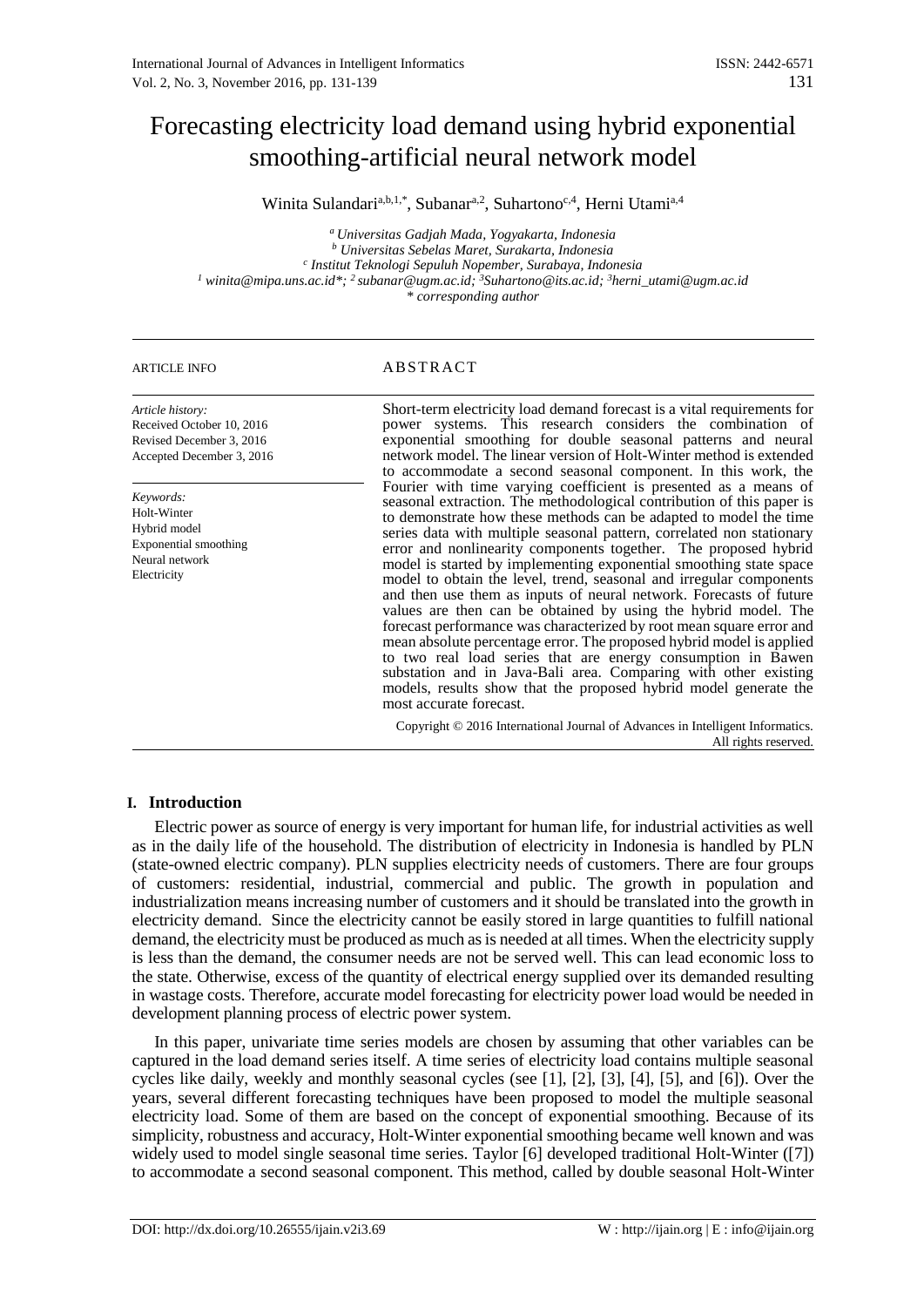(DSHW), corrects for residual using a simple autoregressive model. It assumes that the cycle of the intra-day is the same for all days of the week so that updates are the same for each day of the week. Gould et al. [4] improved DSHW by allowing the seasonal terms of one sub-cycle to be updated during the time for another sub-cycles. This approach is done by using the same sub-cycles for the days displaying similar patterns, such that it is possible with the model to have different smoothing parameters for different sub-cycles.

Several exponential smoothing methods are equivalent to point forecasts of special cases of linear innovation state space model ([8]). Exponential smoothing methods are optimal for a class of innovation state space models (see [9] and [10]). De Livera et al. [2] introduced an innovations state space modelling framework based on trigonometric formulation for exponential smoothing. This state space exponential smoothing model allowed for any autocorrelation in the residuals to be taken into account.

The existing exponential smoothing models ([3], [6], [11]) cannot capture nonlinearity. For handling nonlinear pattern, the model may need another nonlinear method. Artificial neural network (ANN) is a one of modern approaches that is widely used to model time series with nonlinearity (see, [12], [13], [14]). The implementation of ANN in modelling electricity data can be found in [15], [16], [17], [18], [19], [20], [21], and [22]. Since there probably exist linear and nonlinear patterns in load time series simultaneously, it is necessary to hybridize linear and nonlinear model for load demand forecasting.

In the recent study, some researchers hybridized two models to improve load forecasting performance. Sadaei et al. [23] and [24] implemented fuzzy as a part of hybrid models and [25] combined wavelet and ANN to forecast Australia electricity market load data. Shukur et al. [4] hybridized DSHW with ANN where components of DSHW are updated by substituting the original data with the output of ANN. In this paper, a hybrid approach based on exponential smoothing modified by [2] and neural network based on feed-forward back-propagation is proposed in order to enhance the forecasting accuracy. The strategy of building hybrid model used in this paper is different from those in [4]. In this study, state space exponential smoothing is proposed to determine the level, trend, seasonal and irregular components which then become the inputs of ANN.

## **II. Brief Overview of Exponential Smoothing and Artificial Neural Network**

# *A. Exponential Smoothing Model*

Forecasting methods based on the concept of exponential smoothing obtain the forecasts by combining the exponentially decreasing weighted past observations. In 1957, Holt introduced additive and multiplicative seasonal exponential smoothing ([26]). In the following year, [7] provided empirical test for Holt's methods and it then became more popular, known as Holt-Winters' method. Taylor [6] introduced DSHW as the extension of Holt-Winters method. This method is suitable for double seasonal time series with nested seasonal patterns and integer seasonality.

De Livera et al. [2] proposed exponential smoothing state space model with Box-Cox transformation, ARMA error, trend and trigonometric representation of seasonal components, named by TBATS. In this model, trigonometric functions based on Fourier series [27] is used to represent seasonal component. Thus, TBATS is more flexible approach to accommodate integer and non-integer seasonality, multiple nested and non-nested seasonal patterns.

A TBATS for double seasonal patterns has the form as follows.

$$
y_t^{(\omega)} = \begin{cases} \frac{y_t^{(\omega)} - 1}{\omega} & \omega \neq 0\\ \log y_t & \omega = 0 \end{cases}
$$
 (1)

$$
y_t^{(\omega)} = l_{t-1} + \phi b_{t-1} + \sum_{j=1}^{k_1} s_{j,t-1}^{(1)} + \sum_{j=1}^{k_2} s_{j,t-1}^{(2)} + d_t
$$
 (2)

Level:

$$
l_t = l_{t-1} + \phi b_{t-1} + \alpha d_t \tag{3}
$$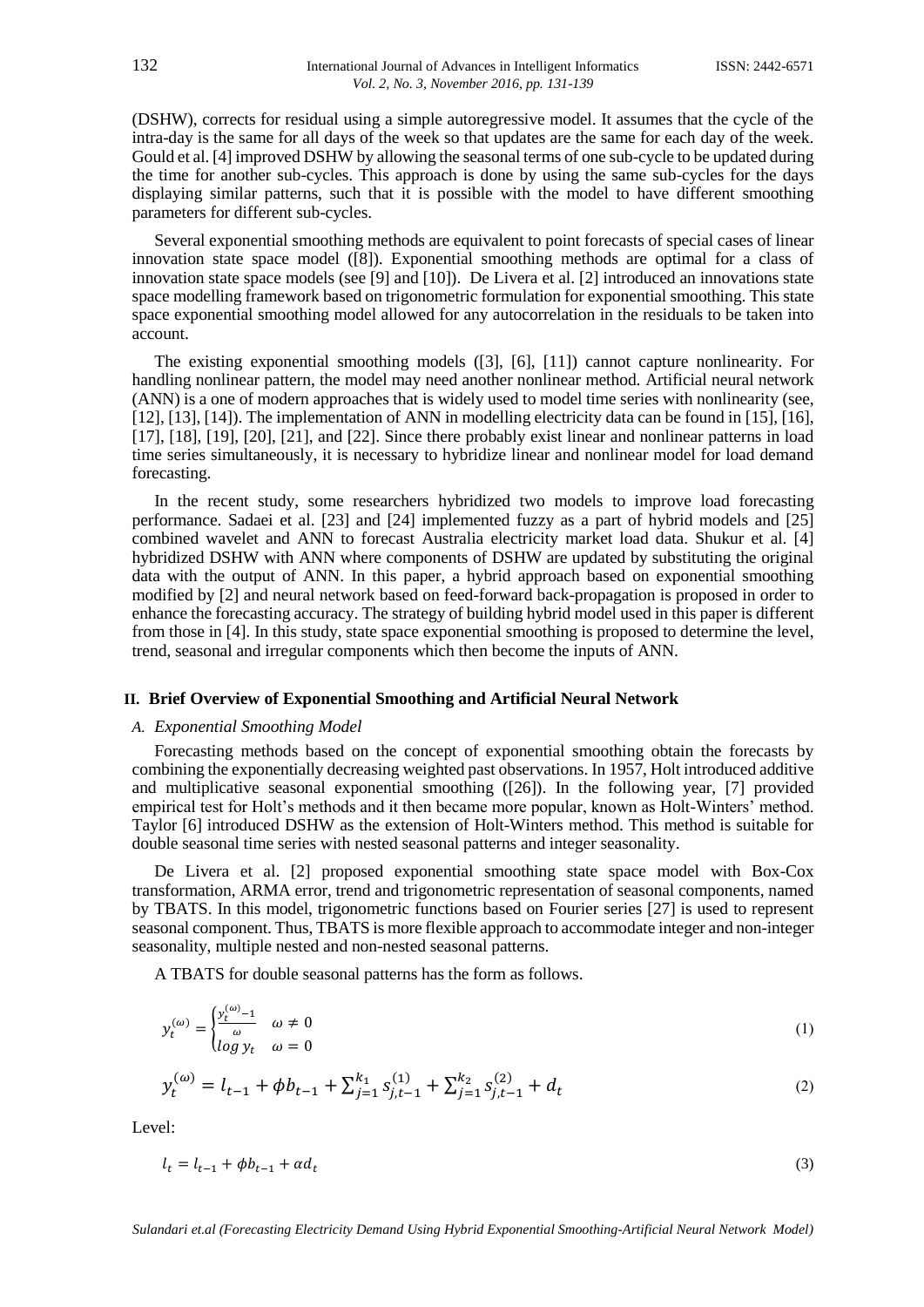## ISSN: 2442-6571 International Journal of Advances in Intelligent Informatics 133 *Vol. 2, No. 3, November 2016, pp. 131-139*

Trend:

$$
b_t = (1 - \phi)b + \phi b_{t-1} + \beta d_t \tag{4}
$$

First seasonal:

$$
s_t^{(1)} = s_{j,t-1}^{(1)} \cos \lambda_j^{(1)} + s_{j,t-1}^{*(1)} \sin \lambda_j^{(1)} + \gamma_1^{(1)} d_t \tag{5}
$$

$$
s_{j,t}^{*(1)} = -s_{j,t-1}^1 \sin \lambda_j^{(1)} + s_{j,t-1}^{*(1)} \cos \lambda_j^{(1)} + \gamma_2^{(1)} d_t \tag{6}
$$

Second seasonal:

$$
s_t^{(2)} = s_{j,t-1}^{(2)} \cos \lambda_j^{(2)} + s_{j,t-1}^{*(2)} \sin \lambda_j^{(2)} + \gamma_1^{(2)} d_t \tag{7}
$$

$$
s_{j,t}^{*(2)} = -s_{j,t-1}^2 \sin \lambda_j^{(2)} + s_{j,t-1}^{*(2)} \cos \lambda_j^{(2)} + \gamma_2^{(2)} d_t
$$
\n(8)

ARMA error:

$$
d_t = \sum_{i=1}^p \varphi_i d_{t-i} + \sum_{i=1}^q \theta_i \varepsilon_{t-i} + \varepsilon_t \tag{9}
$$

where  $y_t^{(\omega)}$  is Box-Cox transformed observations with the parameter  $\omega$  and  $y_t$  is the observation at time *t*. The notation  $l_t$  denotes the local level in period *t*, *b* represents the long-run trend,  $b_t$  is the short-run trend in period t,  $s_t^{(1)}$  and  $s_t^{(2)}$  are the first and the second seasonal components at time t respectively,  $d_t$  is an ARMA ( $p$ ,  $q$ ) process and  $\varepsilon_t$  is a Gaussian white noise process with zero mean and constant variance  $\sigma^2$ . The notation  $\phi$  is damped parameter and  $\alpha$ ,  $\beta$ ,  $\gamma_1^{(1)}$ ,  $\gamma_2^{(1)}$ ,  $\gamma_1^{(2)}$ ,  $\gamma_2^{(2)}$  are smoothing parameters. In seasonal equations,  $s_{j,t-1}^{(i)}$  denotes the stochastic level and  $s_{j,t-1}^{*(i)}$  is the stochastic growth in the level of the *i*th seasonal components,  $k_i$  indicates the number of harmonics for the *i*th seasonal component,  $\lambda_j^{(i)} = 2\pi j/m_i$  where  $m_i$  is period of the *i*th seasonal cycles for  $i =$ 1, 2.

The argument of TBATS( $\omega$ , { $p$ ,  $q$ },  $\phi$ , { $\langle m_1, k_1 \rangle$ ,  $\langle m_2, k_2 \rangle$ }) indicates the Box-Cox parameter, ARMA parameter, damping parameter, and seasonal parameters. Distinguish from [28], in this case, all of the error sources are perfectly correlated, known as single source of error (SSOE). State space with SSOE is known as innovation state space. Innovation state space model for TBATS [2] for double seasonal cycles can be written as

$$
y_t^{\omega} = w' x_{t-1} + \varepsilon_t \tag{10}
$$

$$
x_t = F x_{t-1} + g \varepsilon_t. \tag{11}
$$

When all of the components of the model are present, it can be stated that  $w' = (1, \phi, a, \phi, \theta)$ ,

$$
x_{t} = (l_{t}, b_{t}, s_{t}^{(1)}, s_{t}^{(2)}, d_{t}, d_{t-1}, ..., d_{t-p+1}, \varepsilon_{t}, \varepsilon_{t-1}, ..., \varepsilon_{t-q+1})', a = (a^{(1)}, a^{(2)}), a^{(1)} = (1_{k_{1}}, 0_{k_{1}}),
$$
  
\n
$$
a^{(2)} = (1_{k_{2}}, 0_{k_{2}}), \varphi = (\varphi_{1}, \varphi_{2}, ..., \varphi_{p}), \theta = (\theta_{1}, \theta_{2}, ..., \theta_{p}), g = (\alpha, \beta, \gamma, 1, 0_{p-1}, 1, 0_{q-1})', \gamma = (\gamma^{(1)}, \gamma^{(2)}), \gamma^{(1)} = (\gamma_{1}^{(1)}, \gamma_{2}^{(1)}), \gamma^{(2)} = (\gamma_{1}^{(2)}, \gamma_{2}^{(2)}), \gamma_{1}^{(1)} = \gamma_{1}^{(1)}1_{k_{1}}, \gamma_{2}^{(1)} = \gamma_{2}^{(1)}1_{k_{1}}. \ F \text{ is a matrix},
$$
  
\n
$$
F = \begin{bmatrix} 1 & \phi & 0_{\tau} & \alpha\phi & \alpha\theta \\ 0 & \phi & 0_{\tau} & \beta\phi & \beta\theta \\ 0'_{\tau} & 0'_{\tau} & A & B & C \\ 0'_{\tau} & 0'_{\tau} & 0_{\tau-1} & \theta_{p-1,\tau} & \theta_{p-1,\eta} \\ 0'_{\tau-1} & 0'_{\tau-1} & 0_{\tau-1} & 0_{\tau-1,\rho} & 0_{\eta} \\ 0'_{q-1} & 0'_{q-1} & 0_{q-1,\tau} & 0_{q-1,\rho} & 0_{q-1,\eta} \end{bmatrix},
$$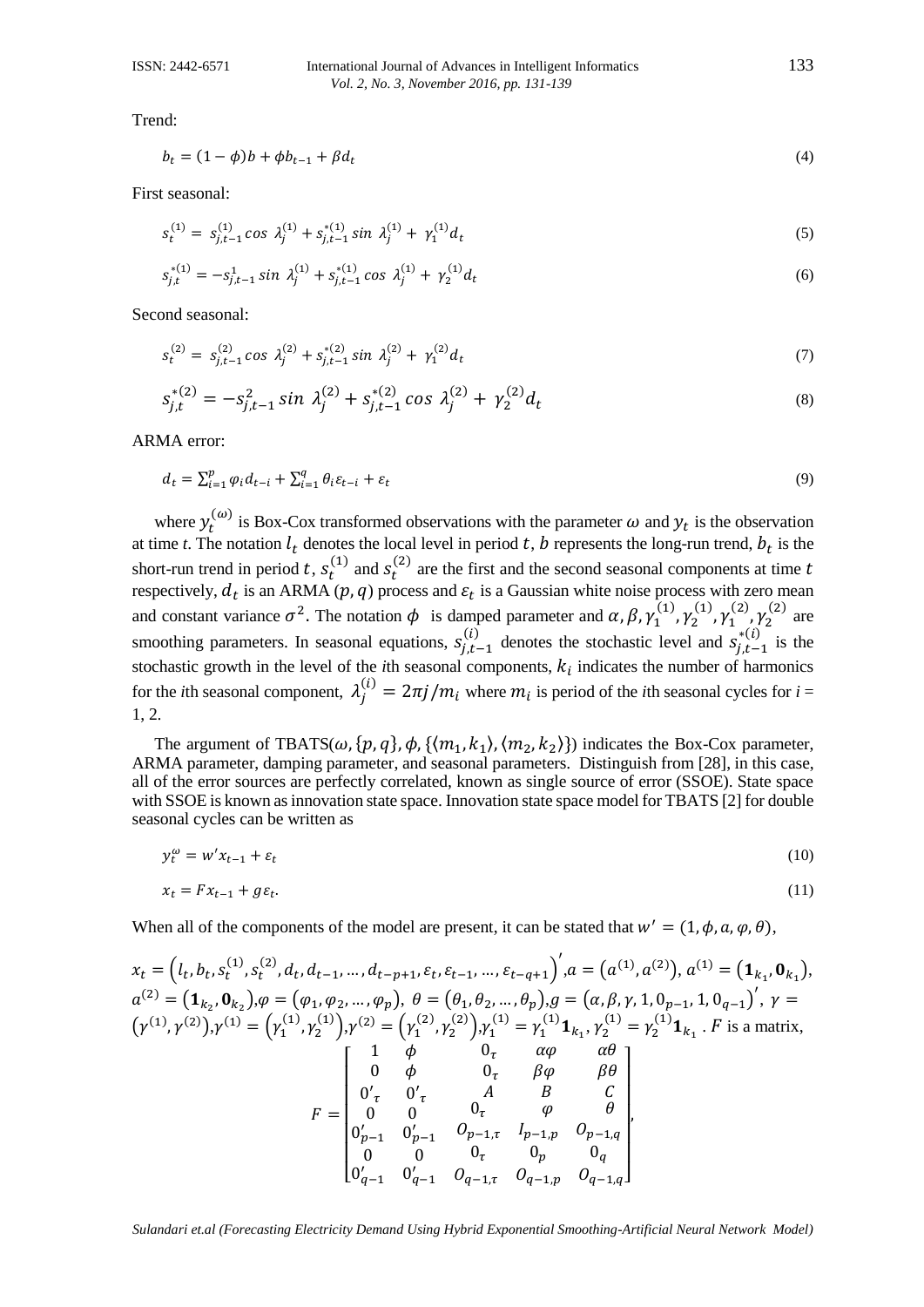where  $0_{\tau} = (0, 0, ..., 0)$  be row vectors of length  $\tau = 2(k_1 + k_2)$ .  $0_{u,v}$  is a  $u \times v$  zero matrix,  $l_{u,v}$ is a  $u \times v$  identity matrix,  $B = \gamma' \varphi$ ,  $C = \gamma' \theta$ ,  $A = \begin{bmatrix} A_1 & 0_{k_1,k_2} \\ 0 & A \end{bmatrix}$  $\begin{bmatrix} A_1 & O_{k_1,k_2} \\ O_{k_2,k_1} & A_2 \end{bmatrix}$ ,  $A_i = \begin{bmatrix} C^{(i)} & S^{(i)} \\ -S^{(i)} & C^{(i)} \end{bmatrix}$  $\begin{bmatrix} -S^{(i)} & S^{(i)} \end{bmatrix}$ , where  $C^{(i)}$  is  $k_i \times k_i$  diagonal matrices with elements cos  $(\lambda_j^{(i)})$  and  $S^{(i)}$   $k_i \times k_i$  diagonal matrices with elements sin  $(\lambda_j^{(i)})$  for  $j = 1, 2, ..., k_i$  and  $i = 1, 2$ . The parameters of TBATS can be obtained by maximum likelihood incorporating the least square criterion [2].

## *B. Artificial Neural Network*

ANN can be used for modelling and forecasting nonlinear time series ([29], [30]). ANN learns from past behavior and finds subtle functional relationships among data in the past and then obtains forecast values via prediction future behavior. The structure of ANN consists of input nodes, hidden layers and output nodes. One or two hidden layers are enough for most forecasting problems [31]. The best network is obtained from the right combination of the number of input nodes, hidden layers and output nodes. This is also influenced by the weights that connecting every two nodes. Backpropagation is the most popular learning algorithm in selecting the weights. In its implementation, there are several optimization algorithm that can be included into the back-propagation algorithm, such as conjugate gradient, Gauss-Newton, and Levenberg-Marquardt. These algorithms can be used to train the network, finding the weights by minimizing the sum of square error function ([32]).

In this study, the network involves some inputs and one output. The input nodes are the past observations and the output is the forecast value. ANN model is focused on the feed forward neural network with Levenberg-Marquardt back-propagation algorithm.

# **III. Proposed Hybrid Model and Algorithm**

Based on (1), the forecast values of TBATS are obtained from the summation of level, trend and seasonal components. Since there may be linearity and nonlinearity in load data series together, hybrid TBATS-ANN is proposed to improve forecasting performance. In this paper, TBATS is used to decompose load time series data into level, trend, seasonal and irregular components and ANN is applied to capture nonlinearity in the data. The idea is finding forecast value by using ANN where the past *m* time period level, trend, seasonal and irregular obtained from TBATS be inputs of ANN. Framework of this study is shown in Fig. 1.



Fig. 1. Framework hybrid TBATS( $\omega$ , { $p$ ,  $q$ },  $\phi$ , { $\langle m_1, k_1 \rangle$ ,  $\langle m_2, k_2 \rangle$ })-ANN( $m$ - $n_{hid}$ -1).

Algorithm of the proposed method is presented below.

**Step 1**: Divide the data into in-sample and out-sample data.

**Step 2**: Apply TBATS model to decompose load time series which has complex seasonal into level, trend, seasonal and irregular components. The following steps show how TBATS model is constructed and how the model extract the datasets [2].

a. Estimate an initial value for Box-Cox parameter and transform the data.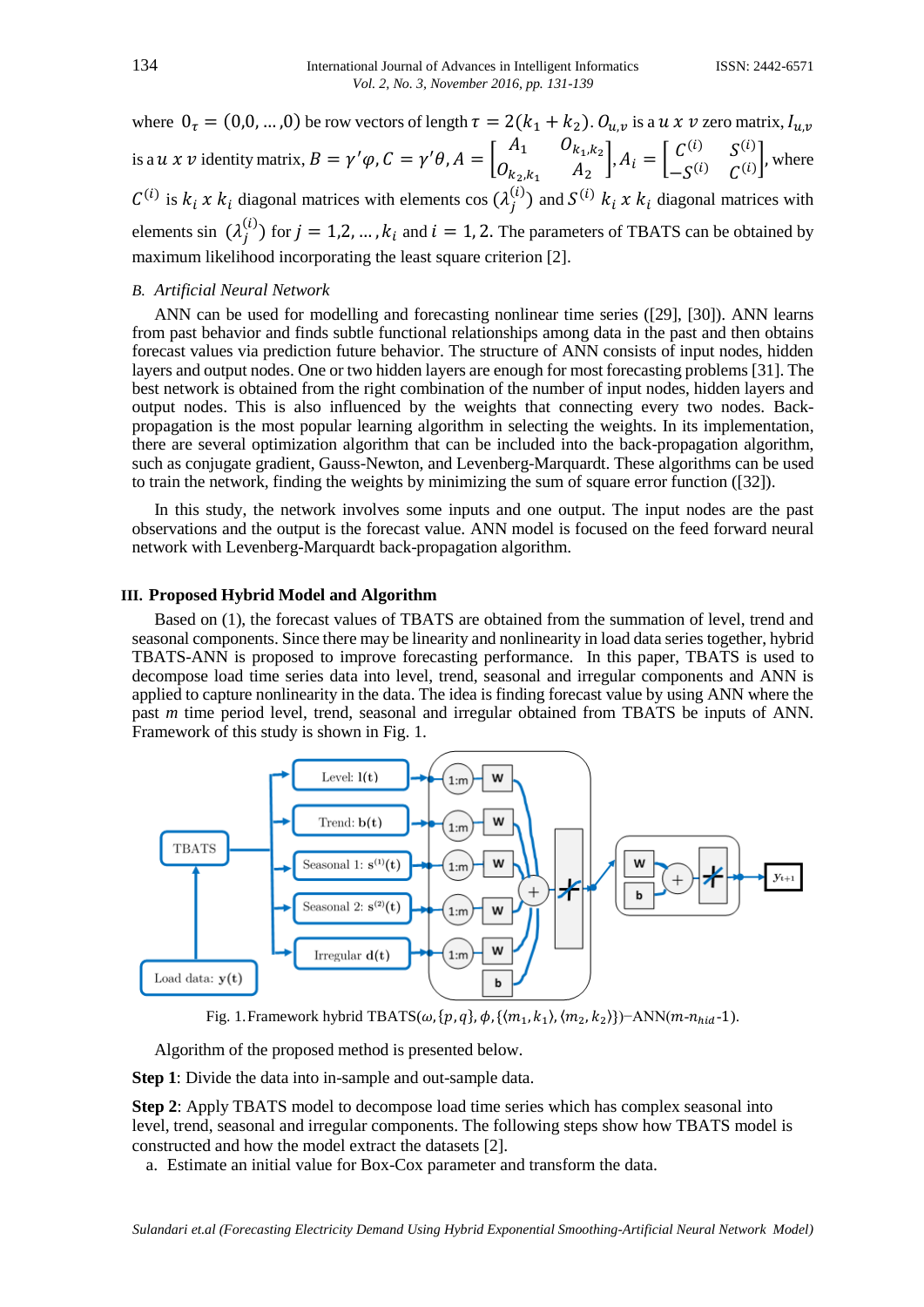- b. Estimate the period of seasonal cycles  $(m_1 \text{ and } m_2)$  based on the plot and autocorrelation function of the series.
- c. Find seasonal component by first letting  $m^* = [\max(m_1, m_2)]$ , computing a 2 x  $m^*$  moving average through the first few seasons of transformed data and then denoting this by  $\{f_t\}$  for  $t =$  $m^*$  $\frac{n^*}{2}+1,\frac{m^*}{2}$  $\frac{n^2}{2}$  + 2, .... Let  $z_t$  be the seasonal component, then  $z_t = y_t^{(\omega)} - f_t$ .
- d. Approximate  $z_t$  using  $z_t \approx \sum_{i=1}^2 \sum_{j=1}^{k_i} a_j^{(i)} \cos\left(\lambda_j^{(i)} t\right) + b_j^{(i)} \sin\left(\lambda_j^{(1)} t\right)$ , and define the initial seasonal state estimates as  $\hat{z}_t^{(i)} = \sum_{j=1}^{k_i} \hat{a}_j^{(i)} \cos\left(\lambda_j^{(i)} t\right) + \hat{b}_j^{(i)}$  $\int_{j=1}^{k_i} \hat{a}_j^{(i)} \cos\left(\lambda_j^{(i)}t\right) + \hat{b}_j^{(i)} \sin\left(\lambda_j^{(1)}t\right)$  where  $\hat{a}_j^{(i)}$  and  $\hat{b}_j^{(i)}$ (i) are estimated by regressing  $z_t$  against the trigonometric terms. The number of harmonics  $k_i$  in the trigonometric models is selected based on the value of Akaike Information Criterion (AIC).
- e. Approximate the initial level and trend components by computing a linear regression on the first  $m^*$  deseasonalized values, against a time variable  $t = 1, \ldots, m^*$ . The intercept and the slope of this regression are then set as the initial level and the initial trend respectively.
- f. Optimize the initial state values along with the Box-Cox parameter and the smoothing parameters by maximizing the likelihood.
- g. Select the best model based on the value of AIC. In this case, ARMA  $(p, q)$  error component is only retained if the resulting model has lower AIC than the model with no ARMA component.
- h. Obtain the level component by  $l_t$ , trend component by  $b_t$ , and the first and the second seasonal components by  $s_t^{(1)}$  and  $s_t^{(2)}$  respectively. Irregular component,  $d_t$ , is obtained from  $y_t - l_t$  –  $b_t - s_t^{(1)} - s_t^{(2)}$ .

**Step 3**: Find ANN model with level, trend, seasonal and irregular components found at the second step as the inputs of the model. Inputs of ANN (see Figure 1) are  $\mathbf{l}(\mathbf{t}) = (l_{t-1}, l_{t-2}, ..., l_{t-m})$ ,  $\mathbf{b}(\mathbf{t}) =$  $(b_{t-1}, b_{t-2}, ..., b_{t-m})$ ,  $\mathbf{s}^{(1)}(\mathbf{t}) = (s_{t-1}^{(1)}, s_{t-2}^{(1)}, ..., s_{t-m}^{(1)})$ ,  $\mathbf{s}^{(2)}(\mathbf{t}) = (s_{t-1}^{(2)}, s_{t-2}^{(2)}, ..., s_{t-m}^{(2)})$ , and  $\mathbf{d}(\mathbf{t}) =$  $(d_{t-1}, d_{t-2}, ..., d_{t-m})$ . Let m is chosen between 1 to min  $(m_1, m_2)$ . In this study, the activation function in hidden layer is tangent sigmoid, which has the form  $f(y) = \frac{1-e^{-2y}}{1+e^{-2y}}$  $\frac{1-e^{-t}}{1+e^{-2y}}$ , and activation function in output layer is linear function,  $f(y) = y$ . Back-propagation learning algorithm based on Levenberg Marquardt algorithm is used to estimate the weight **w** and the bias **b**.

**Step 4**: Calculating forecast accuracy

**Step 5**: Comparing forecast performance using the root mean square error (RMSE) and mean absolute percentage error (MAPE) of TBATS, ANN, DSHW and TBATS-ANN.

#### **IV. Illustration**

This research uses two load time series data for showing the forecasting performance of the proposed hybrid approach. A half-hourly load of Bawen, Salatiga, which is recorded from 1 February to April 2013 is used as the first illustration and an hourly load of Java-Bali from January until July 2010 be the second illustration. The forecast accuracy of proposed hybrid model is compared with TBATS, ANN, and DSHW. In this study, TBATS and DSHW are implemented using R.3.3.0 and ANN model is obtained through Matlab R2015a.

## *A. Application to A Half Hourly Load Data*

A half-hourly load of Bawen substation measured in Megawatt (MW) taken from PT PLN P3B Java Bali Region Salatiga is used in this research. The three months data recorded from 1 February to 30 April 2010 is divided into training data set (in-sample) and testing data set (out-sample). The first two months is considered as an in-sample data and the rest month be out-sample data. The load series contains a daily and weekly seasonal patterns with period 48 and 336, respectively. Based on the selection procedure, TBATS does not need Box-Cox transformation and ARMA (3,2) process is appropriate to describe the irregular component. Since there is no damping parameter, the growth rate  $b_t$  was omitted from the model. Thus, the inputs of ANN are level, seasonal 1, seasonal 2 and irregular components of TBATS. In this case, the number of nodes in hidden layer is set to 10 and  $m$  is chosen between 1 and min  $(m_1, m_2) = 48$  so that the model produces the smallest MSE. The comparisons of forecast accuracy among the models are shown in Table 1 and Fig. 2.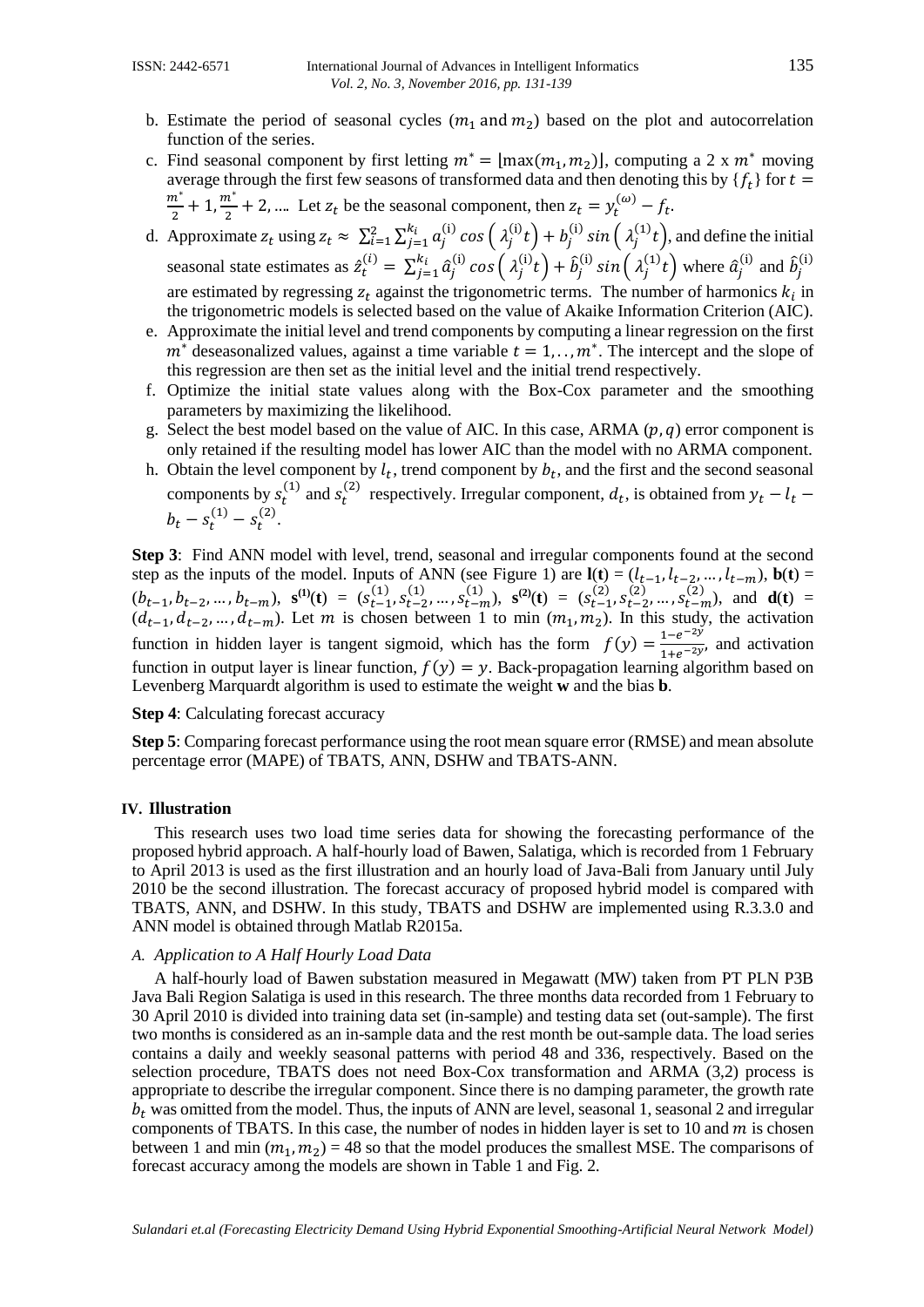|                                                                          | In-sample   |             | Out-sample  |             |
|--------------------------------------------------------------------------|-------------|-------------|-------------|-------------|
| <b>Methods</b>                                                           | <b>MAPE</b> | <b>RMSE</b> | <b>MAPE</b> | <b>RMSE</b> |
| TBATS $(1, \{3, 2\}, \neg, \{\leq 48, 5\geq \leq 336, 5\geq \})$         | 3.2848%     | 1.1261      | 4.1650\%    | 1.3211      |
| $ANN(48-10-1)$                                                           | 0.9325%     | 0.3624      | 1.3818%     | 0.5272      |
| DSHW(48,336)                                                             | 0.8726%     | 0.4170      | 0.9583%     | 0.3647      |
| Proposed hybrid approach:                                                |             |             |             |             |
| TBATS $(1,\{3,2\}, -\{\leq 48,5\geq \leq 336,5\geq \})$ -ANN $(48-10-1)$ | 0.8934%     | 0.3765      | 0.9077%     | 0.3155      |

Table 1. Comparison of MAPEs and RMSEs of The Proposed Hybrid Approach with TBATS, ANN and DSHW for Load of Bawen

It can be seen from Table 1 that among the three single models, TBATS yields the highest RMSE and MAPE both in in-sample and out-sample and DSHW produces the smallest one. This probably because DSHW is designed to model integer and nested seasonal pattern which coincides in the given illustration while TBATS is more powerful in non-integer and non-nested seasonal pattern. By combining with ANN, the better performance of forecasting is achieved. Fig. 2 shows that hybrid TBATS(1,{3,2},−,{<48,5>,<336,5>})-ANN(48-10-1) yields the smallest MAPE and RMSE for the load of Bawen. It reduces MAPE of TBATS 77% and ANN 45% at out-sample.



Fig. 2.Out-sample results of TBATS(1,{3,2},−,{<48,5>,<336,5>}), ANN(48-10-1), DSHW(48,336) and hybrid TBATS(1,{3,2},−,{<48,5>,<336,5>})-ANN(48-10-1) for the load of Bawen substation for April 2013.

# *B. Application to An Hourly Load Data*

Java Bali load data used in the second illustration was taken from PT PLN P3B Java Bali for period 1 January 2010 to 31 July 2010. The data from January until June 2010 is used as in-sample and July 2010 as out-sample. Different from the first case, Java Bali load exhibits daily seasonal pattern with period 24 and weekly seasonal pattern with period 168. TBATS decomposed the series into level, trend, seasonal 1, seasonal 2, and irregular components. Though the irregular component of the series is not uncorrelated, it cannot be described by ARMA model. This may have caused the MAPE and RMSE of TBATS relatively large. Comparisons of forecast accuracy between the selected TBATS, ANN, DSHW and proposed hybrid approach is presented in Table 2.

| Table 2. Comparison of MAPEs and RMSEs of The Proposed Hybrid Approach with TBATS, ANN and |
|--------------------------------------------------------------------------------------------|
| DSHW for Load of Java Bali                                                                 |

|                                                                | <b>Training</b> |             | <b>Testing</b> |             |
|----------------------------------------------------------------|-----------------|-------------|----------------|-------------|
| <b>Methods</b>                                                 | <b>MAPE</b>     | <b>RMSE</b> | <b>MAPE</b>    | <b>RMSE</b> |
| $TBATS(1,\{0,0\},0.812,\{<24,11>,<168,6>\})$                   | 1.3765          | 253.7747    | 1.8718         | 330.2974    |
| $ANN(24-10-1)$                                                 | 1.2340          | 235,7339    | 1.2426         | 241.9728    |
| DSHW(24,168)                                                   | 0.8253          | 166.4451    | 0.9970         | 193.3964    |
| Proposed hybrid approach:                                      |                 |             |                |             |
| TBATS $(1,\{0,0\},0.812,\{<24,11>,<168,6>\})$ -ANN $(24,10,1)$ | 0.7003          | 133.3449    | 1.0030         | 188.4585    |

*Sulandari et.al (Forecasting Electricity Demand Using Hybrid Exponential Smoothing-Artificial Neural Network Model)*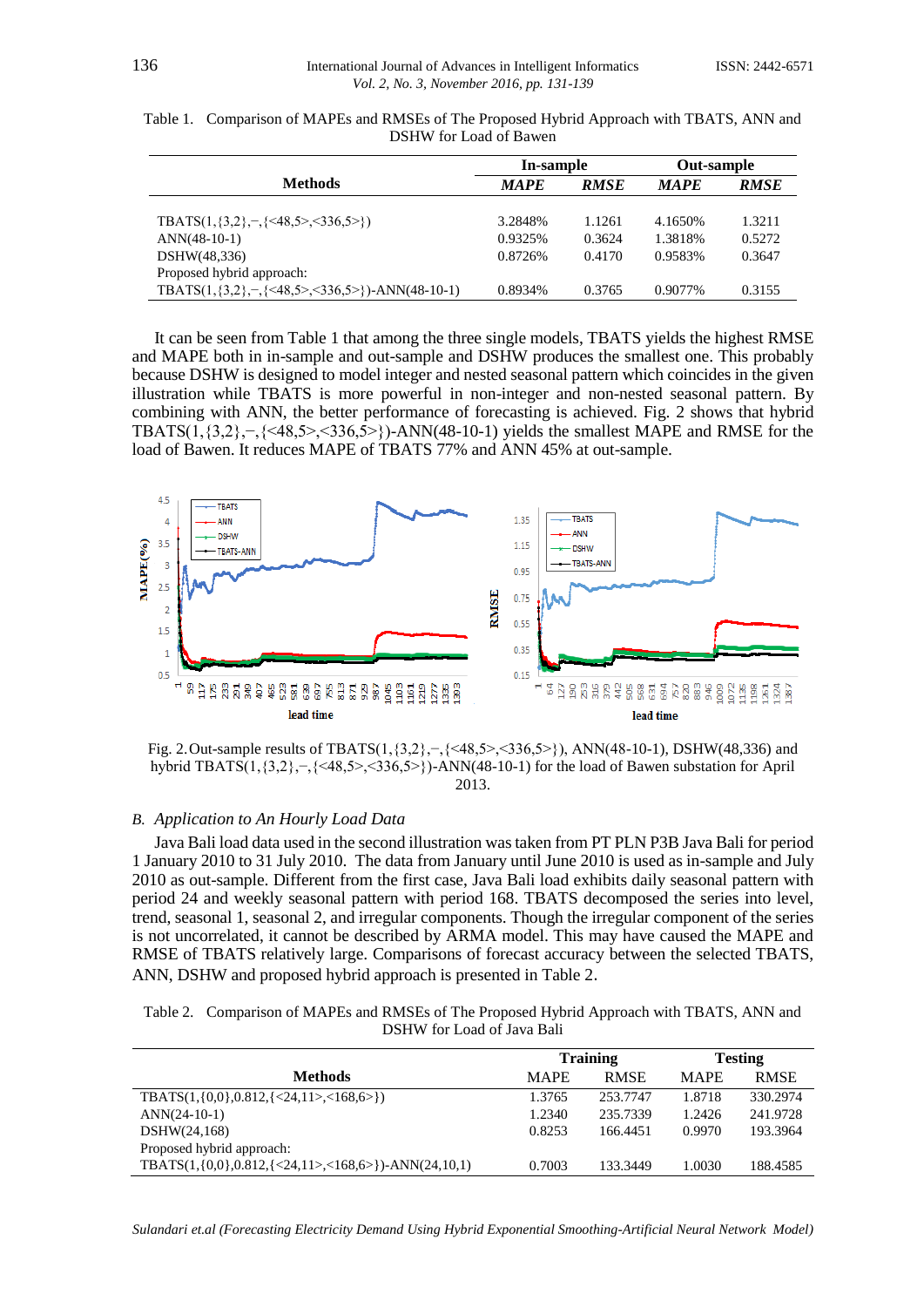Generally, the proposed hybrid approach gives the best forecast performance. Based on MAPE and RMSE of out-sample presented in Figure 3, it can be concluded that forecasting performance obtained from TBATS $(1,\{0,0\},0.812,\{<24,11><168,6>\\}$ -ANN $(24,10,1)$  is more stable and better than other three single models. It also can be seen that the RMSE of TBATS, ANN and DSHW increased starting from the lead time 215, due to the Isra' Mi'raj religious holiday. It probably because of the inability of the three single models to capture the holiday effect.



Fig. 3.Out-sample results of TBATS((1,{0,0},0.812,{<24,11>,<168,6>})-ANN(24,10,1), ANN(24-10-1), DSHW(24,168) and hybrid TBATS(1,{0,0},0.812,{<24,11>,<168,6>})-ANN(24,10,1) for the load of Java Bali July 2010

#### **V. Conclusion**

This study proposed hybrid exponential smoothing state space and ANN to model the series with double seasonal patterns. The exponential smoothing state space named TBATS incorporates Box-Cox transformation, ARMA error correction and trigonometric function with time varying based on Fourier. TBATS model is able to decompose and forecast time series with complex seasonal patterns. There is no guarantee that ARMA process appropriate to describe the irregular component of the series. This is probably caused by the existence of the nonlinearity pattern in the data that cannot handle by TBATS. ANN model is superior in handling nonlinear pattern. The hybrid TBATS-ANN is proposed to capture multiple seasonality, high frequency seasonality and nonlinearity pattern of the series therefore the forecast performance can be improved. Algorithm of the proposed hybrid approach is started by decomposing the load series into level, trend, seasonal and irregular components and continuing using the decomposed components as inputs of ANN. Thus the forecast can be obtained from ANN model with the inputs are the level, trend, seasonal and irregular components of the series. Based on the results for load data of Bawen and Java Bali substations which have integer and nested seasonal pattern, the proposed hybrid model generally yields smaller MAPE and RMSE than TBATS, ANN and DSHW.

#### **Acknowledgment**

We would like to thank the editor and anonymous reviewers for their valuable comments and suggestions. The comments and suggestions are very helpful for improving our manuscript.

# **References**

- [1] M. Bernardi, and L. Petrella, "Multiple seasonal cycles forecasting model: the Italian electricity demand," Stat Methods Appl, vol. 24, pp. 671-695, 2015.
- [2] A. M. De Livera, R.J. Hyndman, and R. D. Snyder, "Forecasting time series with complex seasonal patterns using exponential smoothing. Journal of the American Statistical Association, vol. 106, issue 496, pp. 1513-1527, 2011.
- [3] P. G, Gould, A. B. Koehler, J.K. Ord, R. D. Snyder, R.J. Hyndman, and F. Vahid-Araghi, "Forecasting time series with multiple seasonal patterns," European Journal of Operational Research, vol. 191, pp. 207- 222, 2008.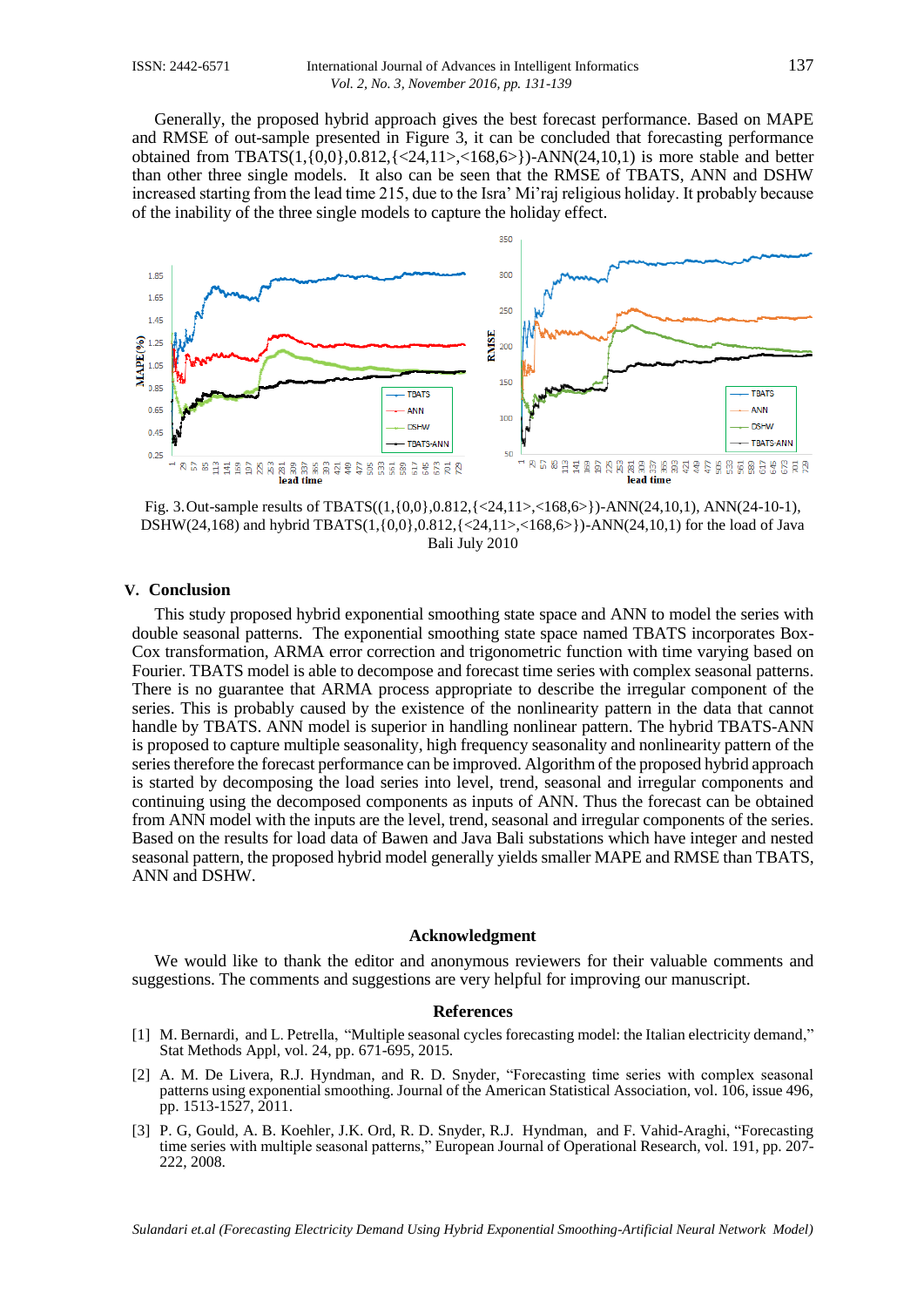- [4] O. B. Shukur, N. M. Fadhil, M. H. Lee, and M. H. Ahmad, "Electricity load forecasting using hybrid of multipilicative double seasonal exponential smoothing model with artificial neural network," Jurnal Teknologi, vol. 69, issue 2, pp. 65-70, 2014.
- [5] Suhartono and A. J. Endharta, "Short term electricity load demand forecasting in Indonesia by using double seasonal recurrent neural network," International Journal of Mathematical Models and Methods in Applied Sciences, vol. 3, issue 3, pp. 171-178, 2009. http://www.naun.org/main/NAUN/ijmmas/19- 096.pdf
- [6] J. W. Taylor, "Short-term electricity demand forecasting using double seasonal exponential smoothing," Journal of the Operational Research Society, vol. 54, pp. 799-805, 2003.
- [7] P. R. Winter, "Forecasting sales by exponentially weighted moving averages," Management Science, vol. 6, issue 3, pp. 324-342, 1960.
- [8] R. J. Hyndman, A. B. Koehler, J.K. Ord, and R. D. Snyder, Forecasting with exponential smoothing: the state space approach. Springer-Verlag, Berlin, 2008.
- [9] J.K. Ord, A. B. Koehler, and R.D. Snyder, "Estimation and prediction for a class of dynamic nonlinear statistical models," Journal of the American Statistical Association, vol. 92, issue 440, pp. 1621-1629, 1997.
- [10]R.J. Hyndman, A. B. Koehler, R.D. Snyder, and S. Grose, "A state space framework for automatic forecasting using exponential smoothing methods," International Journal of forecasting, vol. 18, issue 3, 439-454, 2002.
- [11]J. W. Taylor, and R. D. Snyder, Forecasting intraday time series with multiple seasonal cycles using parsimonious seasonal exponential smoothing. Technical Report 09/09. Department of Econometrics and Business Statistics, Monash University, 2009.
- [12]Haviluddin and A. Jawahir, " Comparing of ARIMA and RBFNN for short-term forecasting," International Journal of Advances in Intelligent Informatics, vol. 1, no.1, pp. 15-22, 2015.
- [13]M. Yousefi, D. Hooshyar, A. R. Dooraki, K. S. M. Sahari, W. Khaksar, and F. B. I. Alnaimi, " Short-term wind speed forecasting forecasting by an adaptive network-based fuzzy inference system (ANFIS): an attempt towards an ensemble forecasting method," International Journal of Advances in Intelligent Informatics, vol. 1, no.3, pp. 140-149, 2015.
- [14]N. Gradojevic, "Non-linear, non-parametric, non-fundamental exchange rate forecasting," Journal of Forecasting, vol. 25, issue 4, pp. 227-245, 2006.
- [15]A. Azadeh, S.F. Ghaderi, M. Sheikhalishahi, and B.P. Nokhandan, "Optimization of short load forecasting in electricity market of Iran using artificial neural networks," Optimization and Engineering, vol. 15, issue 2, pp. 485-508, 2014.
- [16] A. I. Melhum, L. Omar, and S.A. Mahmood, "Short term load forecasting using artificial neural network," International Journal of Soft Computing and Engineering (IJCSE), vol. 3, issue 1, pp. 56-58, 2013.
- [17]C. A. Moturi, and F. K. Kioko, F. K, "Use of artificial neural networks for short-term electricity load forecasting of Kenya National grid power system," International Journal of Computer Applications, vol. 63, issue 2, pp. 25-30, 2013.
- [18]A. Shrivastava, and A. Bhandakkar, "Short term load forecasting using artificial neural network techniques," International Journal of Engineering Research and Applications, vol. 3, issue 5, pp. 1524- 1527, 2013.
- [19]S. Simsar, M. Alborzi, J. Nazemi, and M. A. Layyegh, "Forecasting power demand using neural networks model," International Journal of Engineering and Advanced Technology (IJEAT), vol. 2, issue 5, 441-446, 2013.
- [20]J. W. Taylor, L. M. de Menezes, and P. E. McSharry, "A comparison of univariate methods for forecasting electricity demand up to a day ahead," International Journal of Forecasting, vol. 22, pp. 1-16, 2006.
- [21]G. Dudek, " Neural Networks for pattern-based short-term load forecasting: A comparative study," Neurocomputing, vol. 205, pp. 64-74, 2016.
- [22]B. Dong, Z. Li, S.M.M. Rahman, and R. Vega, " A hybrid approach for forecasting future residential electricity consumption," Energy and Buildings, vol. 117, pp. 341-351, 2016.
- [23]H.J. Sadaei, R. Enayatifar, A. H. Abdullah, and A. Gani, "Short-term load forecasting using a hybrid model with a refined exponentially weighted fuzzy time series and an improved harmony search," Electrical Power and Energy System, vol. 62, pp. 118-129, 2014.
- [24]W. Lee, and J. Hong, "A hybrid dynamic and fuzzy time series model for mid-term power load forecasting," Electrical Power and Energy Systems, vol. 64, pp. 1057-1062, 2015.